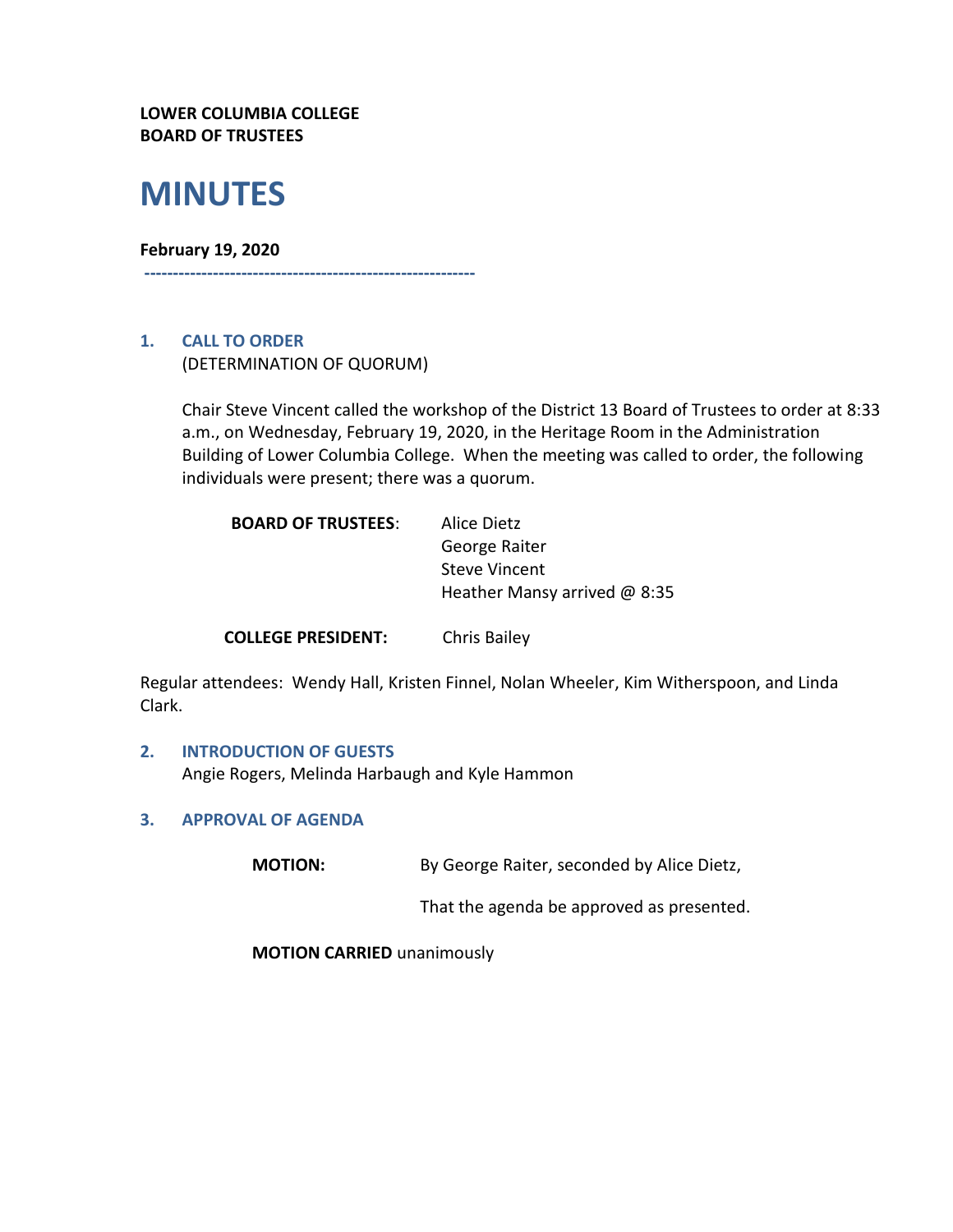## **4. CONSENT AGENDA**

The following consent items were offered for the Board's consideration.

- **4A.** Minutes of the December 18, 2019 Board Meeting
- **4B.** Minutes of the January 22, 2020 Special Meeting
- **4C.** HS/EHS/ECEAP Annual Community Assessment Update
- **4D.** HS/EHS/ECEAP Annual Self-Assessment Action Plan

**MOTION:** By Alice Dietz, seconded by George Raiter,

That the consent agenda be approved as presented.

#### **MOTION CARRIED unanimously.**

#### **5. COLLEGE INPUT**

- **5A. President's Report –** President Bailey noted that enrollment is basically flat, which is not where we want or need to be. The two areas that continue to show increased enrollments are Prof/Tech and Online. The Executive Leadership Team (Cabinet) continues to monitor enrollment daily. President Bailey also reported on the following:
	- $\checkmark$  The LCC Forensics team is have an amazingly successful year. Last week, the team won a major tournament against both 4-year and 2-year colleges.
	- $\checkmark$  Seventeen Japanese students from Atomi University arrived this weekend for a three-week cultural program. This is the largest group since the program began a few years ago.
	- $\checkmark$  Bob Gregory, Trustee, submitted his letter of resignation due to other conflicts. He does, however, anticipate being available through the May Board meeting. Since trustees are appointed by the Governor, Chris isn't sure how long we will be without a replacement.

#### Instruction – Vice President Kristen Finnel

- $\checkmark$  Our Head Start Program received a grant through Youth and Family Link to fund a new location in South Kelso. The new facility should house approximately 32 children.
- $\checkmark$  Due to changes in the Perkins grant guidelines, the college was able to purchase equipment for Instruction this year.
- $\checkmark$  With Karen Joiner's upcoming retirement, Instruction will be going through a "mini re-org" based on the Guided Pathways model. With the re-org, Kristen explained that we hope to add additional nursing slots.
- $\checkmark$  Grand Canyon University is a new partner in the University Center.

#### Administrative Services – Vice President Nolan Wheeler

 $\checkmark$  LCC's emergency response team is monitoring the Coronavirus.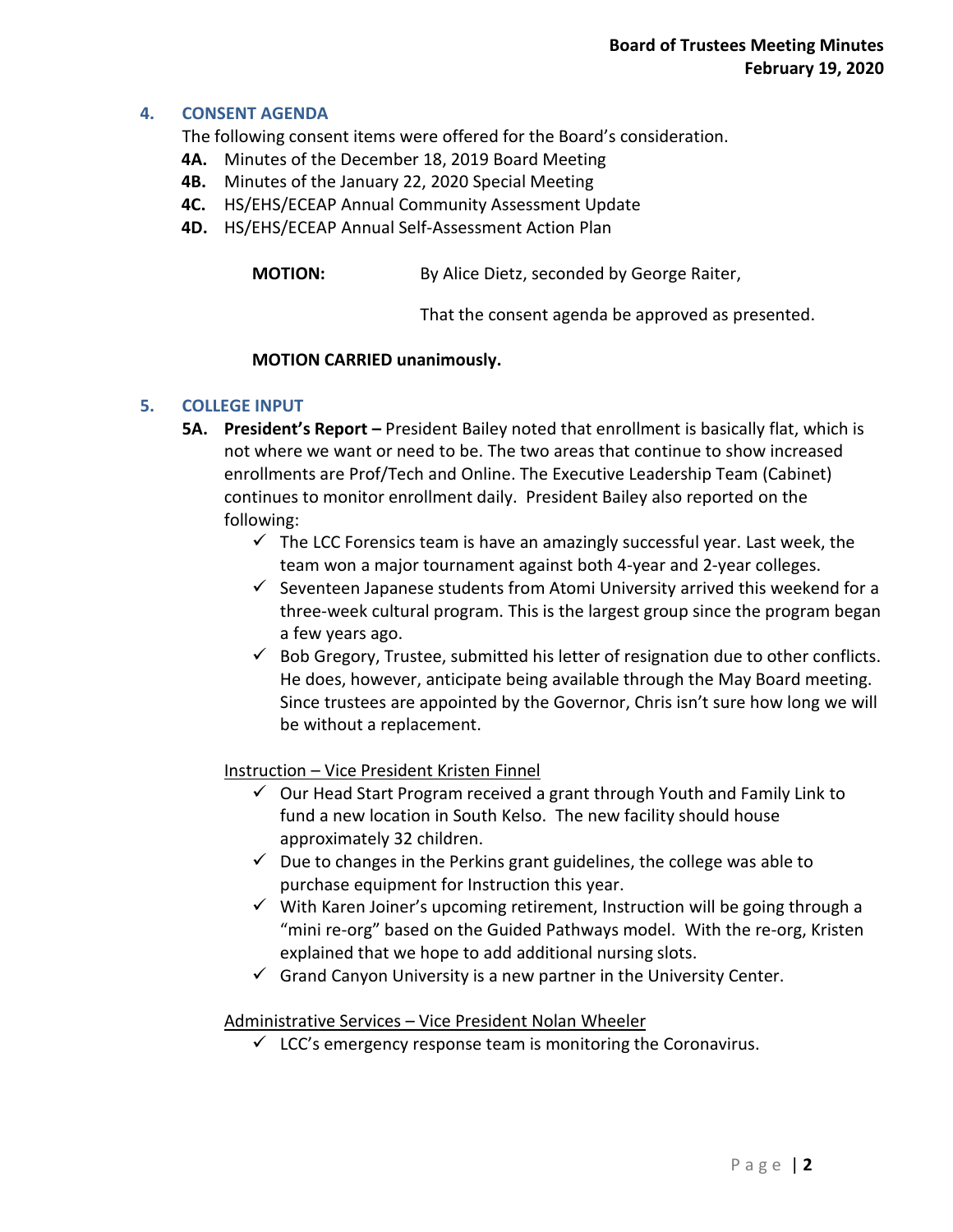## Institutional Effectiveness and College Relations – Vice President Wendy Hall

- $\checkmark$  Accreditation: LCC's required ad-hoc report was submitted this month with responses to the 2018 recommendations. Faculty were very involved in writing the response to assessment. We should have the final report from the Commission by the June Board meeting.
- $\checkmark$  CtcLink update: Only two (LCC and one other) of the six DG3 colleges will be going live on March 9. Wendy said that our project team has been working unbelievably hard in preparation for the conversion. There are, of course, a couple of concerns, which we continue to work on—security roles and training. The go/no-go decision will be made on Sunday, March 8, following a 4-hour validation period.
- **5G. Head Start/ECEAP Written Report** The written monthly budget status and program reports for November and December 2019 were attached.

## **6. INSTITUTIONAL MONITORING**

**6A. Transfer Monitoring Report** – Deans Melinda Harbaugh and Kyle Hammon provided a recap of this monitoring report and the related Key Performance Indicators. They discussed the actions that came about as a result of past reviews, such as Guided pathways work, Career Pathways and program planning, redesign of Advising, Data Labs, Accelerated precollege sequence for STEM and Business pathways, ENGL 202 corequisite pilot, and adoption of authentic research in Biology and Chemistry. Kyle and Melinda led the review of various KPI data tables.

#### **7. BOARD BUSINESS/INFORMATION ITEMS**

**7A. CCSSE and PACE Survey Results** – Per Board request, Vice President Wendy Hall presented a recap of these two survey results.

> **CCSSE –** Wendy explained that this national survey is conducted every three years. In addition, the college conducts its own student survey annually which contains different questions.

> **PACE** – This national survey compares LCC's results to the national mean score, as well as to other community colleges. LCC's scores, once again, were higher than the mean and, also, higher than its scores from the previous survey. The Board was very pleased with the consistency of the results and recognized the efforts of the administration, faculty and staff.

- **7B. Nomination of Board Officers for 2020-21** George Raiter was nominated for Chair and Alize Dietz for Vice Chair effective March 18, 2020. Both individuals accepted the nomination.
- **8. PUBLIC COMMENT –**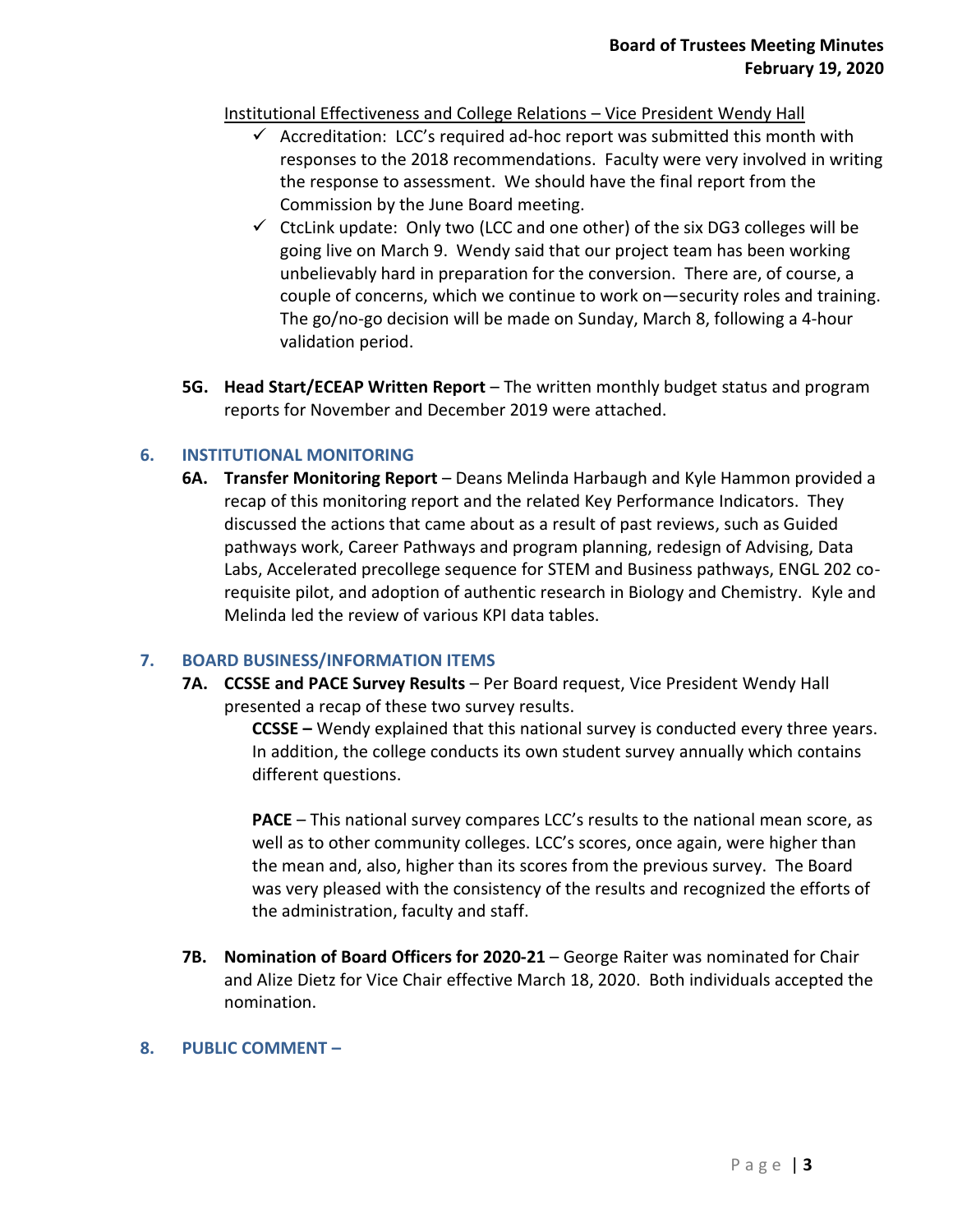#### **9. BOARD WORKSHOP**

**9A. Review College Mission, per section 2-5 of policy governance document** The mission statement was reviewed by the Board. No changes were suggested.

#### **9B. Budget**

Budget Parameters and Priorities (Section 2-5 PG) – Vice President Nolan Wheeler reported that both the recent financial statement and the accountability audits went well and he doesn't expect any findings. Once the completed report is received from the State Auditor's Office, he will provide copies to the Board.

Quarterly Budget Report - Nolan provided a financial review for the second quarter for the six months ending 12/31/2020. He said that the report doesn't contain any surprises. We are, once again, "all in" with revenue and everyone is very cognizant of expenditures. He reviewed the local funds equity status, as well as the revenue and expenditure variance analysis. We may be a little bit short on tuition collection, but that is made up with increased Running Start revenue. Expenditures are at 45% of budget. He explained that once the college switches from Legacy to PeopleSoft in March, the financial reports may have a different look.

Nolan detailed the assumptions used in forecasting the FY 2021 budget projection of \$25,981,878. Nolan also provided revenue forecasts for Running Start and tuition collection (taking actuals from FY14 through 1/31/20).

**9C. Review of the 2020-21 Annual Priorities** – President Bailey explained that the draft annual priorities was developed by Cabinet and based on information obtained from the monitoring reports and input from the review teams. Additional priorities may be added by the end of June as the monitoring report cycle wraps up. The final draft will be presented to the Board in July for their review and subsequent approval.

At this time, the Board had no recommended changes to the draft as presented.

- **9D. Update on Strategic Planning** President Bailey shared his vision of where the college is going.
	- We are seeing an intentional move away from pre-college.
	- We continue to support Basic Skills as an important component of the college's community work.
	- We continue to incentivize and increase dual-credit opportunities with K-12.
	- We would like to see more vocational pathways for Running Start students.
	- We continue to pursue quality and quantity in online offerings.
	- We continue to grow international enrollments.

He also reiterated that a new, fully equipped vocational building will significantly improve the vocational training opportunities for the community.

Chair Vincent asked each of the vice presidents for their long-term strategies: